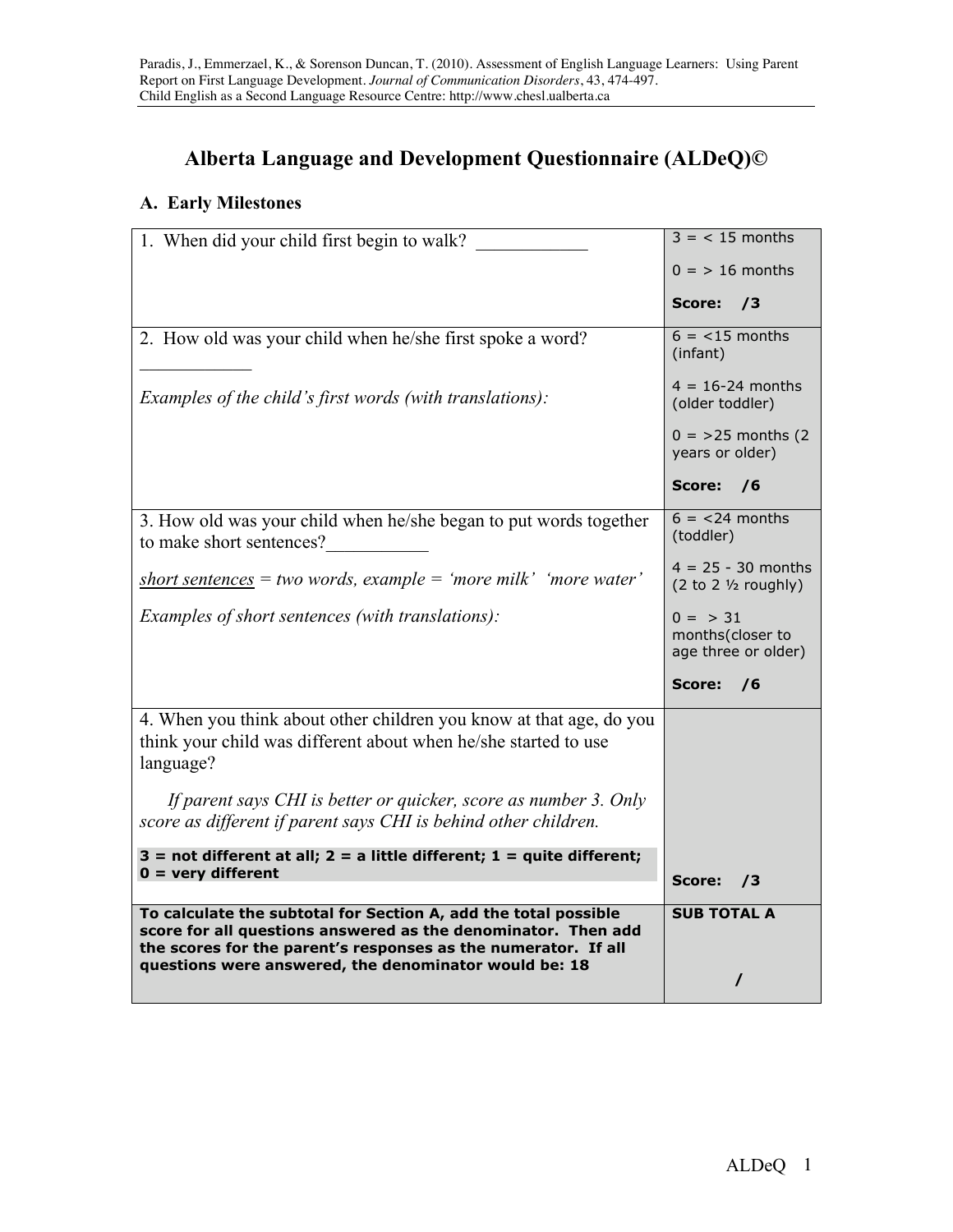### **B. Current Abilities in the First Language**

I

### *\*Compare the child to other ELL children, except for question 10*

| To calculate the subtotal for Section B, add the total possible<br>score for all questions answered as the denominator. Then add<br>the scores for the parent's responses as the numerator. If all<br>questions were answered, the denominator would be: 18 | <b>SUB TOTAL B</b><br>$\prime$ |
|-------------------------------------------------------------------------------------------------------------------------------------------------------------------------------------------------------------------------------------------------------------|--------------------------------|
| 10b. Why are you not satisfied? Why do you think your child is different from children in<br>the home country? Do you think he/she may be losing the mother tongue in favor of<br>English?                                                                  |                                |
| $0 = not$ as good as home country; $1 = sort$ of like home country,<br>with some differences; $2 = \text{mostly yes} - \text{close to home country}$ ; 3<br>= yes - better or just like home country                                                        | Score:<br>73                   |
| 10. Do you think your child speaks your mother tongue like the<br>children in the home country?                                                                                                                                                             |                                |
| $3 =$ completely satisfied; $2 =$ satisfied; $1 =$ maybe not satisfied; 0<br>$=$ not satisfied at all                                                                                                                                                       | Score:<br>/3                   |
| 9. Are you satisfied with how your child speaks your mother<br>tongue?                                                                                                                                                                                      |                                |
| $3 = no$ difficulties, maybe better; $2 = same$ ; $1 = some$ difficulties;<br>$0 = a$ lot of difficulties                                                                                                                                                   | Score: /3                      |
| Example: have appropriate vocabulary, correct grammar, long<br>enough sentences to get the idea across                                                                                                                                                      |                                |
| 8. Compared with other children of the same age, does your child<br>have difficulty producing correct sentences?                                                                                                                                            |                                |
| $3 =$ very easy; $2 =$ easy enough; $1 =$ sometimes not easy; $0 =$ no,<br>very hard                                                                                                                                                                        | Score: /3                      |
| 7. Is it easy for your family or friends to have a conversation with<br>your child?                                                                                                                                                                         |                                |
| $0 = not very clearly; 1 = sometimes not clear; 2 = same; 3 = very$<br>clear, one of the best                                                                                                                                                               | Score: /3                      |
| 6. Compared with other children of the same age, how do you think<br>your child pronounces words?                                                                                                                                                           |                                |
| $0 = not very well; 1 = a little less well; 2 = the same; 3 = very$<br>good/better/one of the best                                                                                                                                                          | Score: /3                      |
| 5. Compared with other children of the same age, how do you think<br>that your child expresses him/herself?                                                                                                                                                 |                                |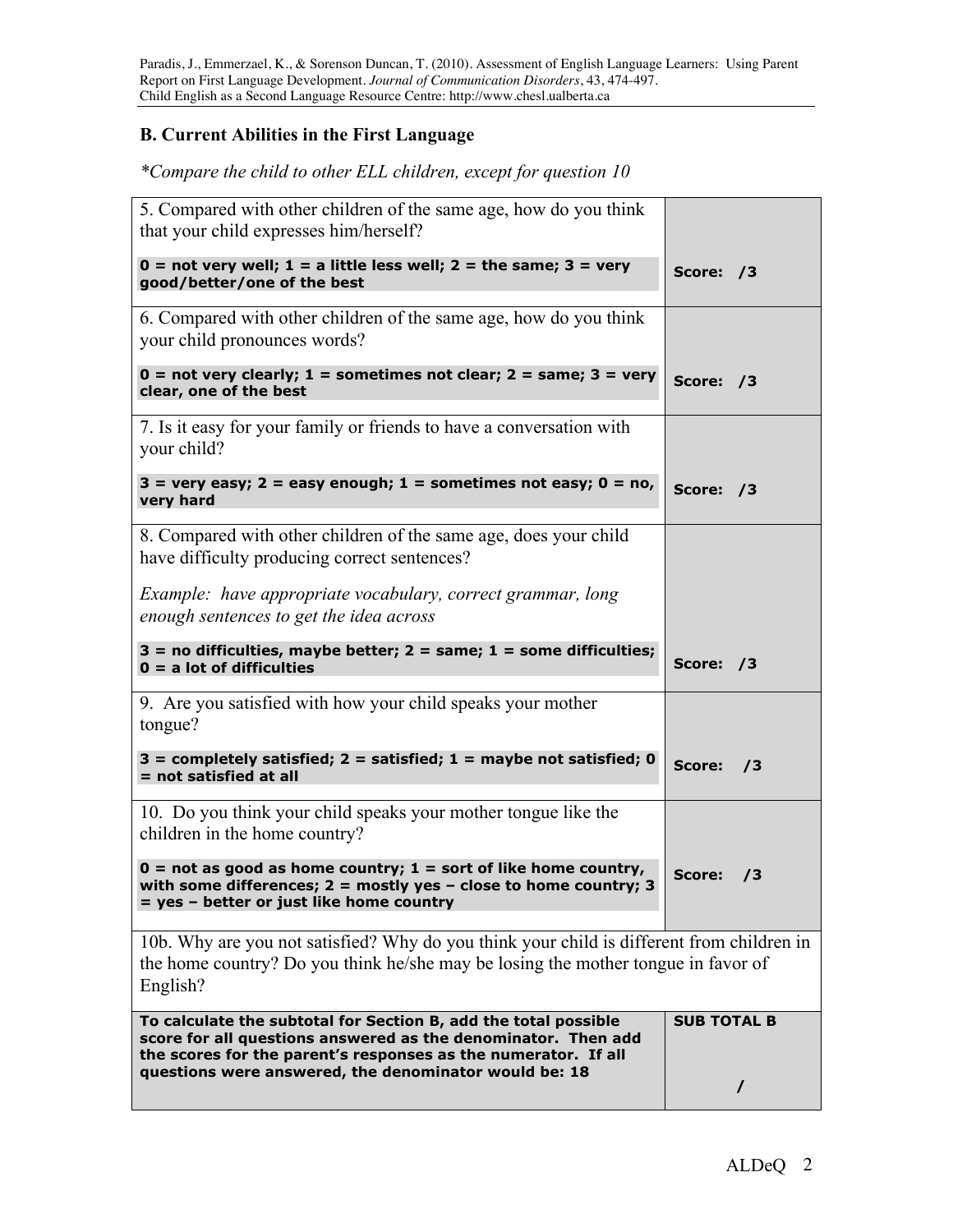# **C. Behaviour Patterns and Activity Preferences**

| 11. Does your child like to read books or have books read to them?                                                                                                    |                                                          |
|-----------------------------------------------------------------------------------------------------------------------------------------------------------------------|----------------------------------------------------------|
| $0 =$ never; $1 =$ rarely; $2 =$ sometimes; $3 =$ very much                                                                                                           | Score: /3                                                |
| 12. How does your child read and write (in the mother tongue)<br>compared with other children his/her age?                                                            |                                                          |
| If young, read $\&$ write = numbers and alphabet/characters and<br>some word recognition. If never been taught, omit this question                                    |                                                          |
| $0 =$ noticeably worse than other children; $1 =$ not as well as<br>other children; $2 =$ same as other children; $3 =$ very well, maybe<br>better                    | Score: /3                                                |
| 13. What kind of activities does he/she like to do?                                                                                                                   | (if the parent<br>indicates more than                    |
| $3 =$ Language games (ex. reading, writing, playing school)                                                                                                           | one category, take<br>the total of the                   |
| 2 = Cognitive games (ex. puzzles, drawing, mind games,<br>computer games, cars)                                                                                       | scores divided by<br>the number of<br>scores, then round |
| 1 = Physical games (ex. soccer, baseball, swimming)                                                                                                                   | up the answer if<br>necessary)                           |
| $0 =$ Other (ex. television, video games, dress-up, or childish<br>games for age)                                                                                     | Score: /3                                                |
| 14. How quickly / how easily does your child learn new things?                                                                                                        |                                                          |
| <i>Examples: sports; words; games/puzzles; with new toys (learn the</i><br>rules of a team sport like soccer, put legos together, computer<br>games)                  |                                                          |
| Examples of child learning new things:                                                                                                                                |                                                          |
|                                                                                                                                                                       |                                                          |
| $3 =$ same day/immediately; $2 =$ a few tries; $1 =$ needs help and<br>time to learn it; $0 =$ long time/sometimes never learns it                                    | Score: /3                                                |
| 15. What are the activity patterns shown by your child?                                                                                                               |                                                          |
| Explanation: Activities $=$ games, eating, watching TV, playing with                                                                                                  |                                                          |
| toys/crafts, music, dancing. Starts one or more of these and does<br>she/he finish what she/he starts?                                                                |                                                          |
| $3 =$ one activity at a time and finishes it; $2 =$ one or two<br>activities at a time, and finishes one; $1 = two$ to four activities at<br>a time and finishes one; |                                                          |
| $0 =$ more than two/many activities at a time, and seldom<br>finishes any of them                                                                                     |                                                          |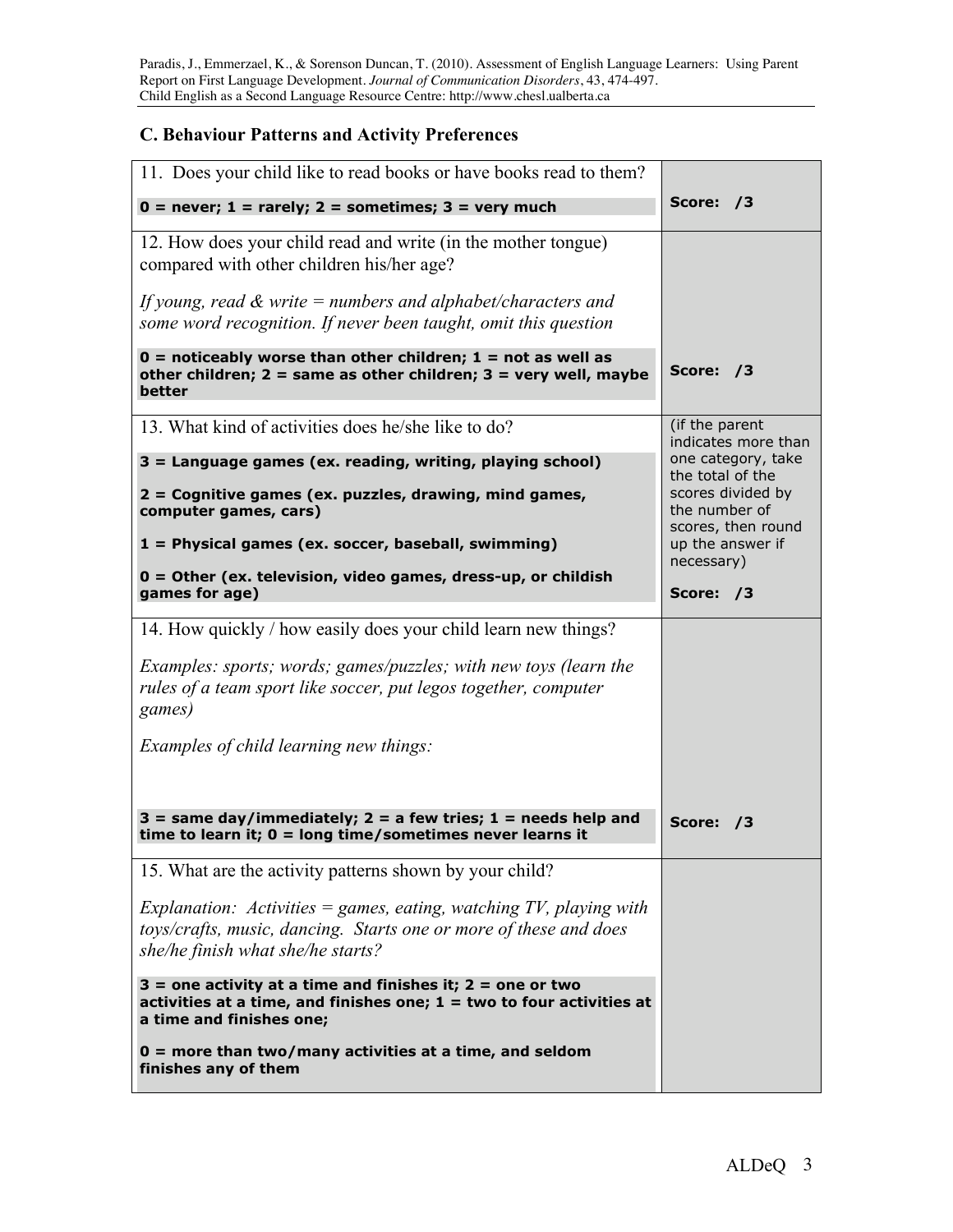Paradis, J., Emmerzael, K., & Sorenson Duncan, T. (2010). Assessment of English Language Learners: Using Parent Report on First Language Development. *Journal of Communication Disorders*, 43, 474-497. Child English as a Second Language Resource Centre: http://www.chesl.ualberta.ca

|  | $  -$<br>score: | . .<br>ೆ |
|--|-----------------|----------|
|  |                 |          |

| his/her ideas?                                                                                                                                                                                                                                              |                    |
|-------------------------------------------------------------------------------------------------------------------------------------------------------------------------------------------------------------------------------------------------------------|--------------------|
| $3$ = not at all; 2 = sometimes; 1 = often; 0 = frequently                                                                                                                                                                                                  | Score: /3          |
| To calculate the subtotal for Section C, add the total possible<br>score for all questions answered as the denominator. Then add<br>the scores for the parent's responses as the numerator. If all<br>questions were answered, the denominator would be: 18 | <b>SUB TOTAL C</b> |

#### **D. Family History**

17a. Can you tell us about your relatives? What kind of education and professions do they have in the home country?

*The purpose of this question is to provide a context for interpreting responses to question 17b*

| 17b. Did all the members of your family finish high school? If they |                                                                                                                                                   |
|---------------------------------------------------------------------|---------------------------------------------------------------------------------------------------------------------------------------------------|
| say no, then why?                                                   | $3 = Yes$                                                                                                                                         |
|                                                                     | $0 = No$                                                                                                                                          |
|                                                                     | Score:<br>/3                                                                                                                                      |
|                                                                     | If parent gives<br>a reason that is<br>environmental or<br>external (ex. war or<br>lack of funds,<br>accessibility) do not<br>score this question |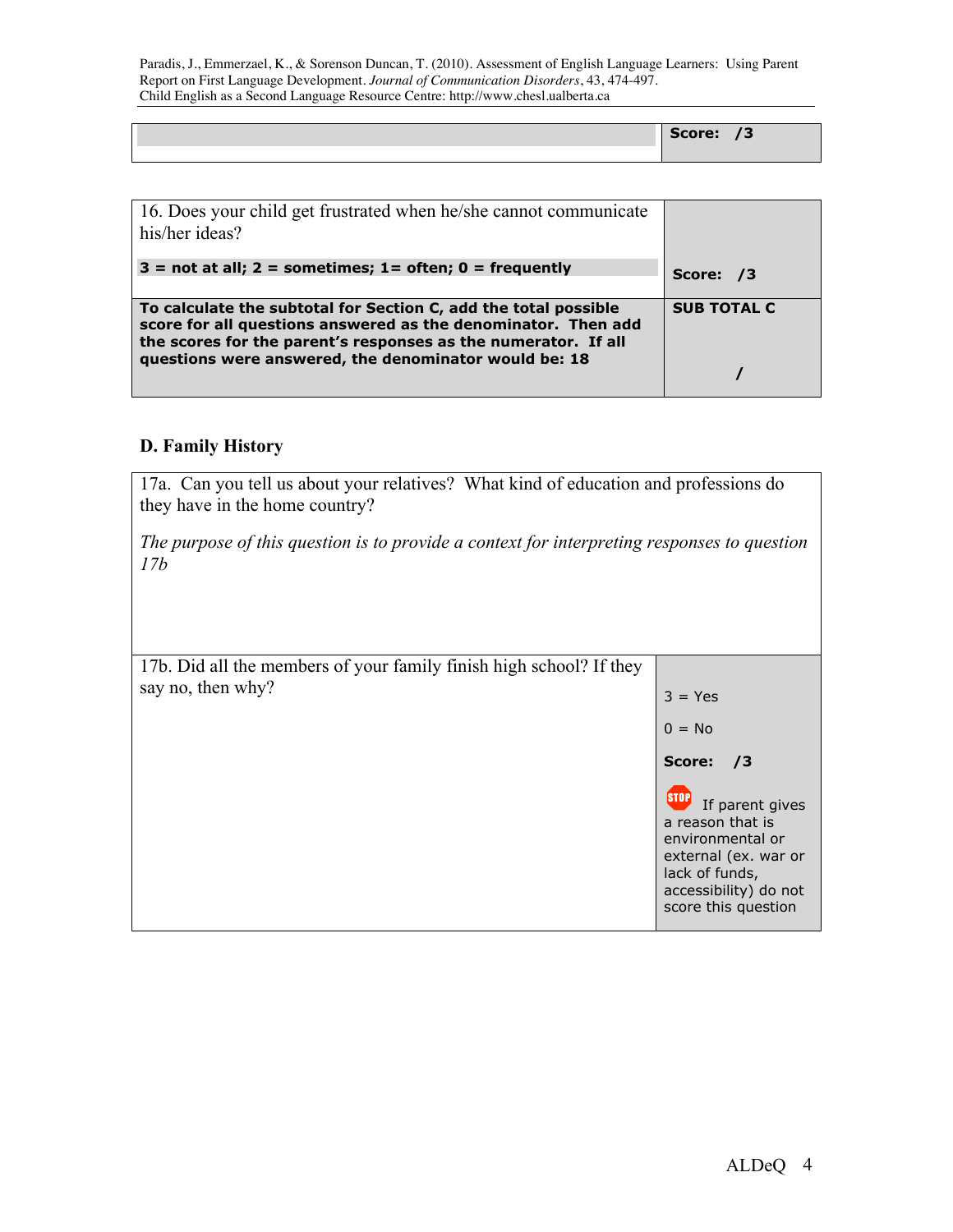| 19. Is there anyone among the child's immediate family or other<br>relatives who had difficulties learning to read and write, in speaking<br>and pronunciation, slow to learn to talk? Can you explain?                                                    | Positive family<br>history?                                           |        |                               |                               |                               |                                                                           |
|------------------------------------------------------------------------------------------------------------------------------------------------------------------------------------------------------------------------------------------------------------|-----------------------------------------------------------------------|--------|-------------------------------|-------------------------------|-------------------------------|---------------------------------------------------------------------------|
| If parent is open to more detailed questions, and they seem to have a<br>history, then go on using the bottom portion as a guide, either from<br>what they volunteer as descriptions, or by asking the questions<br>directly. You need not ask all of them | $6 = No$ indication<br>$3 = Yes$ , possibly<br>$0 = Yes$ , definitely |        |                               |                               |                               |                                                                           |
|                                                                                                                                                                                                                                                            |                                                                       |        |                               |                               |                               | <b>Score:</b><br>/6                                                       |
|                                                                                                                                                                                                                                                            | brother<br>or<br>sister                                               | father | mother                        | relatives<br>of the<br>father | relatives<br>of the<br>mother | Note: for a score of<br>6 the parent must<br>indicate there is no         |
| Difficulties in school or<br>learning                                                                                                                                                                                                                      | Y<br>$\mathbf N$                                                      | Y N    | Y N                           | Y N                           | Y N                           | history, if the parent<br>is uncomfortable<br>answering this              |
| Language or pronunciation<br>problems, like in sentences,<br>words, and grammar or<br>stuttering                                                                                                                                                           | Y N                                                                   | Y N    | Y N                           | Y N                           | $\overline{Y}$ N              | question or does not<br>know the answer,<br>do not score the<br>question. |
| Special education classes                                                                                                                                                                                                                                  | Y N                                                                   | Y N    | Y N                           | Y <sub>N</sub>                | Y<br>N                        |                                                                           |
| Speech and language therapy                                                                                                                                                                                                                                | Y N                                                                   | Y N    | Y N                           | Y N                           | $\overline{Y}$<br>$\mathbf N$ | If parent gives<br>a reason that is                                       |
| Problems following directions<br>or understanding questions                                                                                                                                                                                                | Y N                                                                   | Y N    | Y<br>$\mathbf N$              | Y<br>$\mathbf N$              | Y N                           | environmental or<br>external (ex. trauma<br>or surgery) do not            |
| Problems reading or learning<br>to read                                                                                                                                                                                                                    | Y N                                                                   | Y N    | $\overline{Y}$<br>$\mathbf N$ | Y N                           | $Y$ N                         | consider these<br>responses for<br>positive family                        |
| Difficulty learning English                                                                                                                                                                                                                                | Y N                                                                   | Y N    | Y N                           | Y N                           | Y N                           | history                                                                   |
| Repeated one or more grades<br>in school                                                                                                                                                                                                                   | Y N                                                                   | Y N    | Y N                           | Y N                           | Y N                           |                                                                           |
| To calculate the subtotal for Section D, add the total possible<br>score for all questions answered as the denominator. Then add<br>the scores for the parent's responses as the numerator. If all<br>questions were answered, the denominator would be: 9 |                                                                       |        |                               |                               |                               | <b>SUB TOTAL D</b>                                                        |